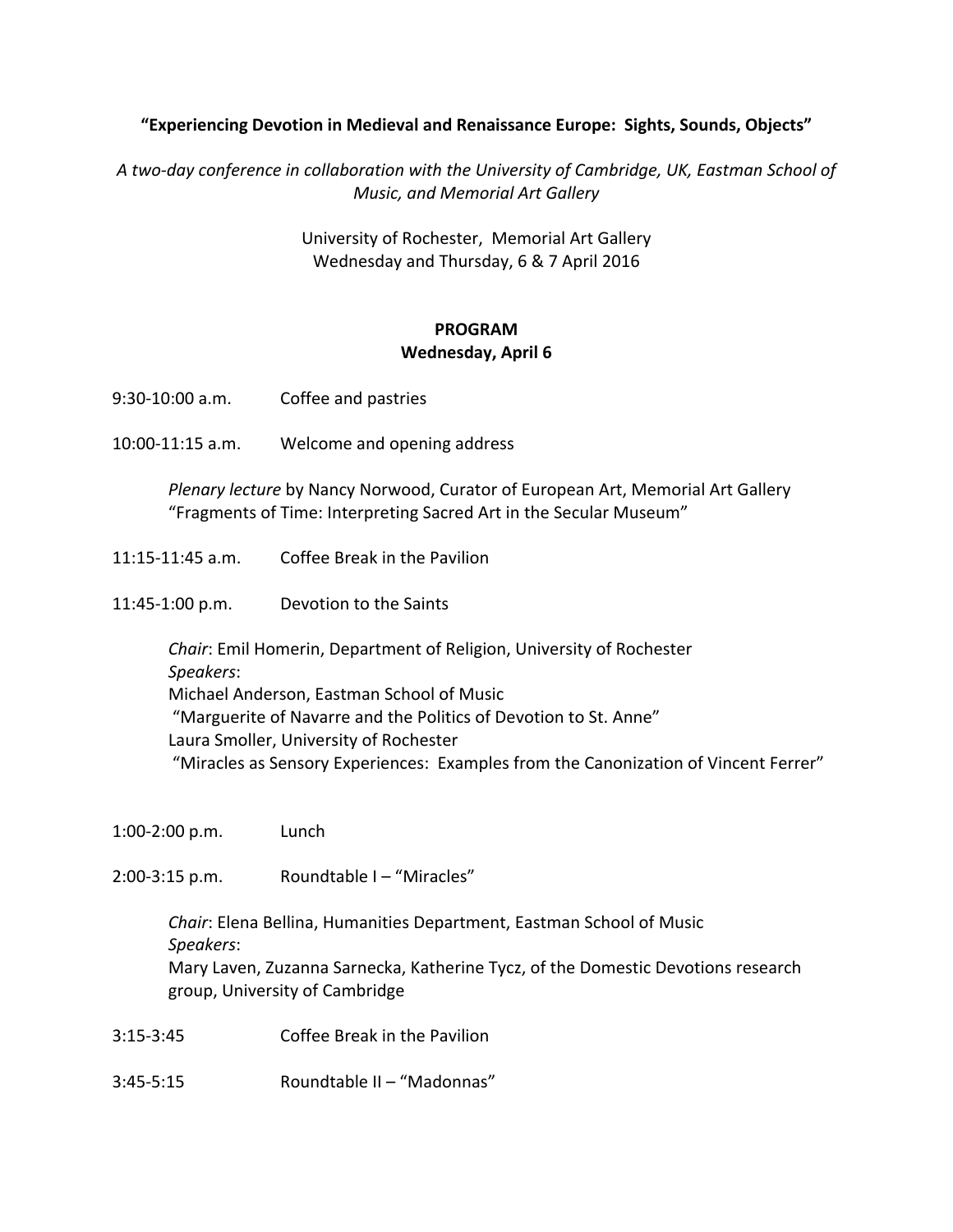*Moderator*: Marie Turner, Director, Robbins Library, University of Rochester Speakers: Deborah Howard, Alessia Meneghin, Irene Galandra, of the Domestic Devotions research group, University of Cambridge

|  | $5:15-6:15$ p.m. | Arts and Devotional Music in the Gallery |
|--|------------------|------------------------------------------|
|--|------------------|------------------------------------------|

6:30-8:30 p.m. Seated Dinner for speakers and university guests

## **Thursday, April 7**

9:30-10:00 a.m. Coffee and pastries

10:00-11:15 a.m. Image and Devotion to the Christ Child

*Chair*, Sarah Higley, Department of English, University of Rochester *Speakers*: David S. Areford, University of Massachusetts, Boston "Devotional Time: The Christ Child's Past, Present, and Future" Steven Rozenski, University of Rochester "Music and Mysticism: Hearing the Divine in Henry Suso"

- $11:15-11:45$  a.m. Coffee Break in the Pavilion
- 11:45-1:00 p.m. Roundtable III "Meditation"

*Chair*, Tom Hahn, Department of English, University of Rochester Speakers: Abigail Brundin, Marco Faini, Maya Corry, of the Domestic Devotions research group, University of Cambridge

1:00-2:00 p.m. Lunch 

2:00-3:15 p.m. Devotion in Italian Town and Countryside

*Chair*: Reinhild Steingröver, Humanities Department, Eastman School of Music *Speakers*:

Daniel Bornstein, Washington University

"From Farmhouse to House of God: Micro-Institutions of Charity in the Tuscan Countryside"

Jane Tylus, New York University

"Pastoral Geographies in Jan Glauber's "Tobias and the Angel": Gender, Charity, and Early Modern Devotion"

3:15-3:45 p.m. Coffee Break in the Pavilion